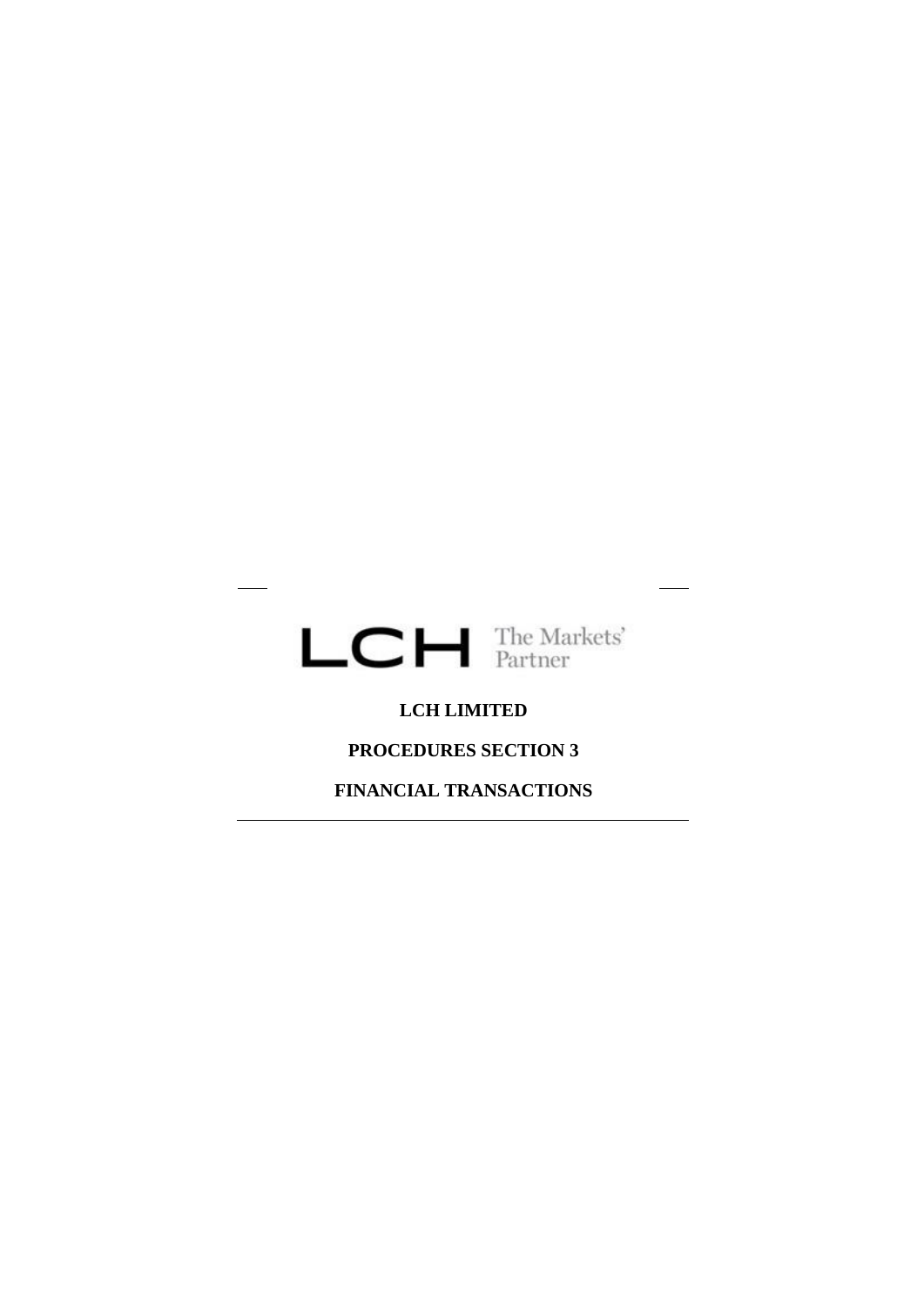# **CONTENTS**

<span id="page-1-0"></span>

| 1. |      |  |
|----|------|--|
|    | 1.1  |  |
|    | 1.2  |  |
|    | 1.3  |  |
|    | 1.4  |  |
|    | 1.5  |  |
|    | 1.6  |  |
|    | 1.7  |  |
|    | 1.8  |  |
|    | 1.9  |  |
|    | 1.10 |  |
|    | 1.11 |  |
|    |      |  |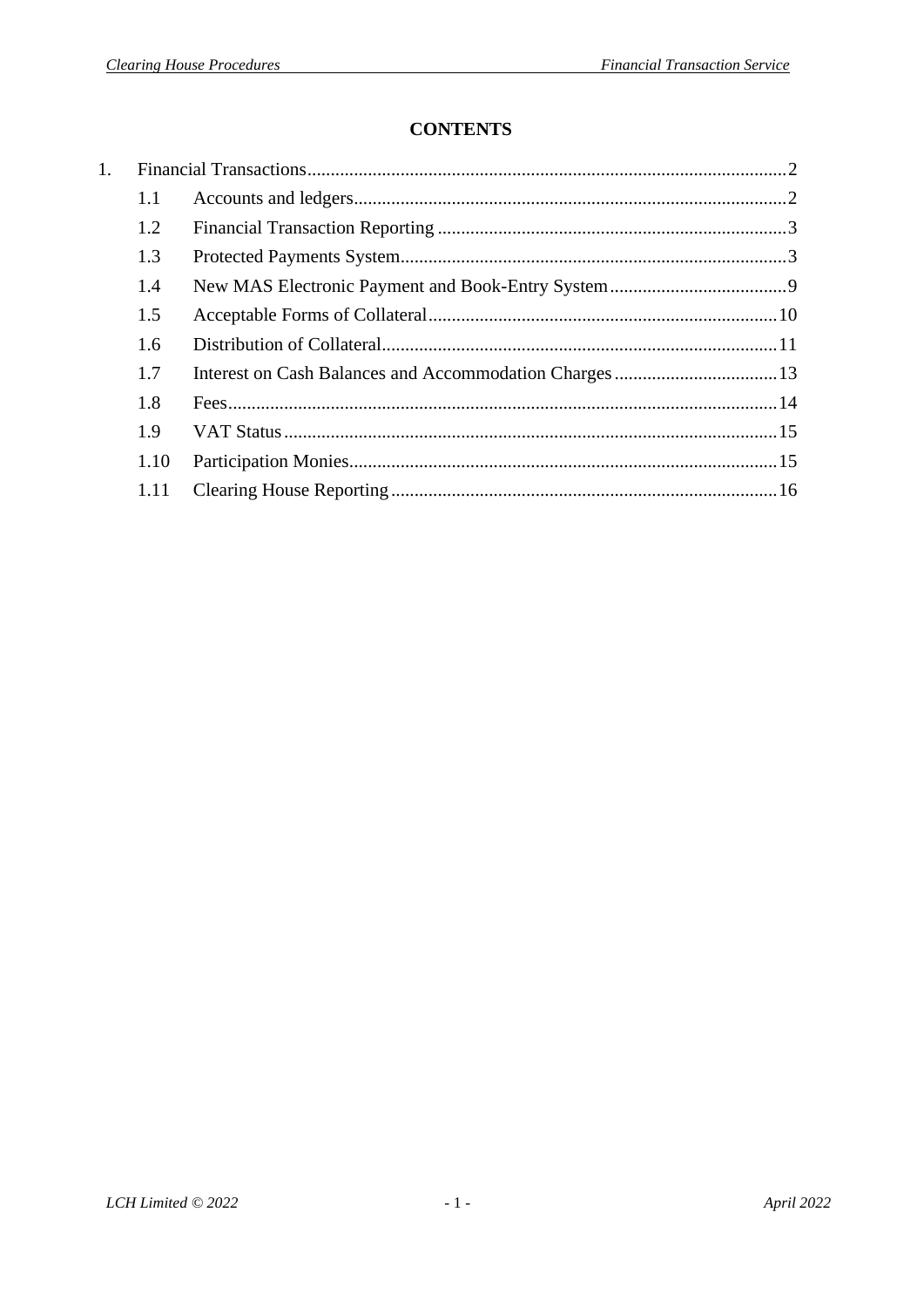### **1. FINANCIAL TRANSACTIONS**

#### <span id="page-2-0"></span>**1.1 Accounts and ledgers**

#### 1.1.1 *Proprietary Accounts*

Each Proprietary Account will map to two or more of the following sub-accounts:

- (a) *one or more position accounts; and*
- (b) *a collateral account opened in relation to a Clearing Member's House Clearing Business;*
- (c) *where relevant, a collateral account opened for the purposes of recording Client Buffer (a Client Buffer Account); and*
- (d) *where relevant, a collateral account opened for the purposes of recording Overnight Funding Collateral (an Overnight Funding Account).*

A Clearing Member must identify the Proprietary Account and related collateral sub-account to which Collateral is to be credited. The Clearing House shall credit such Collateral to the relevant collateral sub-account of the relevant Proprietary Account.

#### 1.1.2 *Client Accounts*

A Client Financial Account is comprised of one or more Client Accounts. Each Client Account will map to two or more sub-accounts:

- (a) *one or more position accounts; and*
- (b) *one or more collateral accounts.*

A Clearing Member must identify the Client Account to which Collateral is to be credited. The Clearing House shall credit such Collateral to the collateral account of the relevant Client Account.

#### 1.1.3 *Collateral Account Postings*

Transactions posted to the collateral account include but are not limited to:

- (a) *PPS calls and pays;*
- (b) *option premiums;*
- (c) *interest and accommodation charges;*
- (d) *Clearing House fees, charges and rebates;*
- (e) *exchange fees, levies and rebates;*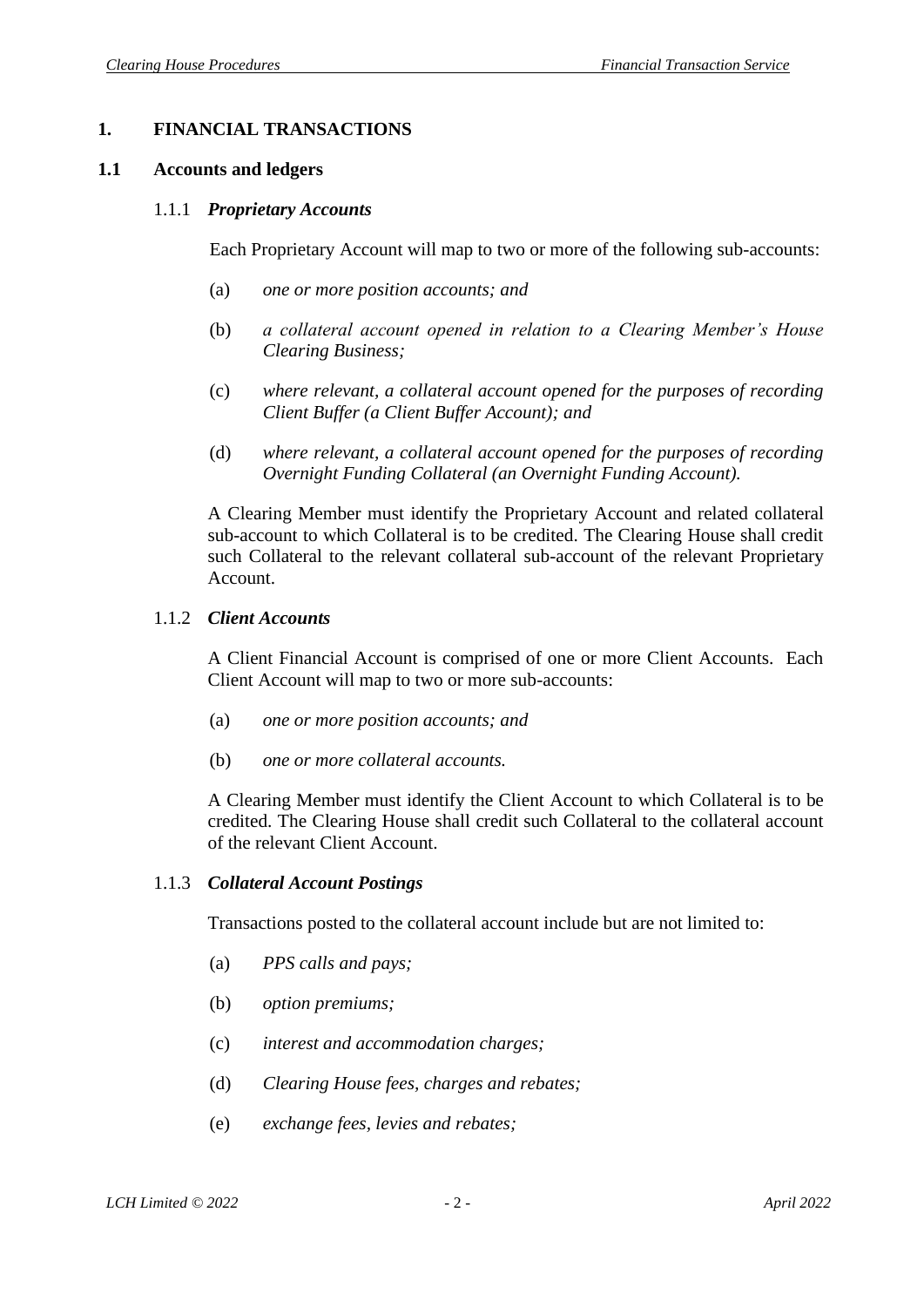- (f) *amounts credited or debited in respect of variation margin, price alignment interest, price alignment amounts, NPV Payments and coupons; and*
- (g) *cash settlement*

Details of Collateral balances, valuations and instructions are available using the CMS.

- 1.1.4 *Ledgers*
	- (a) *Each collateral account may comprise one or more ledgers including:*
	- (b) *non-cover ledger (which is used to record (i) Couponsreceived on securities held as Collateral, and (ii) NPV and coupon payments relating to SwapClear Contracts which are forward rate agreements, (iii) fees, charges, levies and rebates, and (iv) interest on cash balances); and*
	- (c) *cover ledger (which is used to record all other items).*

Liabilities arising from trading activity are recorded against the relevant collateral account only.

### 1.1.5 *Default Fund Account*

Each Clearing Member will be provided with a Default Fund ("**DF**") account for each Service in which it participates.

### <span id="page-3-0"></span>**1.2 Financial Transaction Reporting**

Banking reports are generated each day and provide Clearing Members with data relating (but not limited) to liabilities by market, cash balances, non-cash balances, cash posting and interest rates.

All reports are available via the Clearing Member reporting website and can be downloaded via the user interface or directly to a Clearing Member's back office systems via an SFTP connection.

Details of valuations, Collateral instructions and cash and non-cash balances are available through CMS.

A "Banking Reports Reference Pack" can be requested from the Clearing House. This contains definitions and examples of each of the available reports.

### <span id="page-3-1"></span>**1.3 Protected Payments System**

The Clearing House operates a direct debit system, known as the protected payments system ("**PPS**"), for the transfer of funds to and from Clearing Members.

The PPS is operated in London ("**UK PPS**"), the United States ("**US PPS**") and Australia ("**Australian PPS**").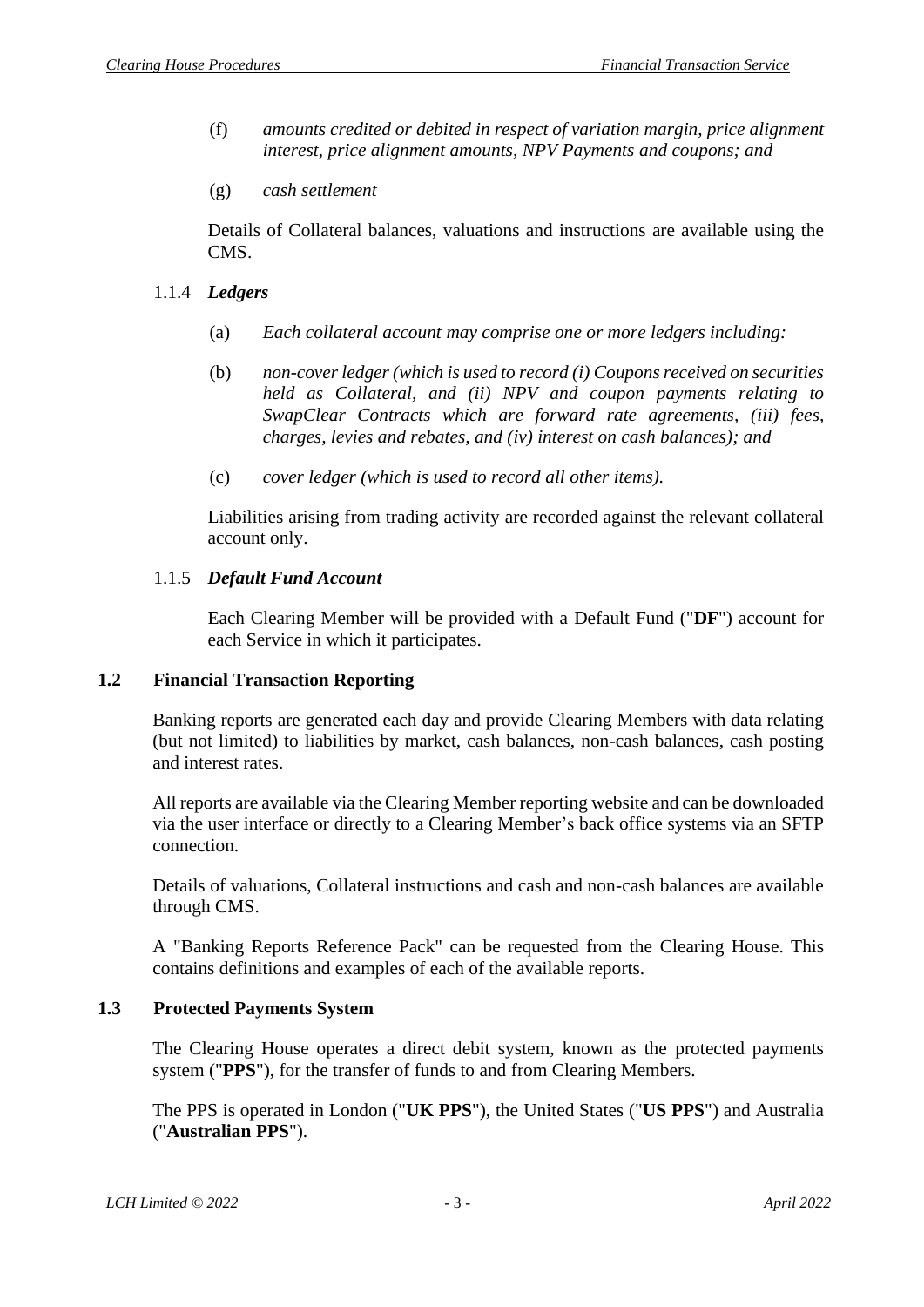Clearing Members should note that the PPS (in each location mentioned above) is a system for facilitating payment to the Clearing House of moneys due from Clearing Members to the Clearing House and vice versa. The giving of a commitment by a participating bank through the PPS to make any payment, and the receipt of that commitment by the Clearing House, is not to be regarded as satisfaction of any payment due to the Clearing House.

Each Clearing Member remains fully responsible for the payment to the Clearing House of all moneys due to the Clearing House as required, *inter alia*, by the Clearing Membership Agreement, clearing extension documentation and the Regulations, Default Rules and Procedures. Payment will only be recognised for this purpose if the relevant PPS bank (i) has performed its concentration function (being the transfer of net funds from the PPS bank to a central account in the name of the Clearing House), and (ii) any time permitted by the relevant payment system for the recall of any such payment has expired or funds received have been paid out to another Clearing Member using the same PPS bank.

Where payments are due to a Clearing Member, payments will be recognised by the Clearing House as having been made as soon as payment instructions in respect of that payment have been given to a PPS bank. For this purpose, a payment instruction will only be recognised to the extent that the Clearing House has taken steps to transfer to the PPS bank any such sums as may be necessary to enable that payment instruction to be performed by the PPS bank.

# 1.3.1 *PPS Mandates*

(a) *Introduction*

A Clearing Member is required to maintain a:

- (i) US dollar PPS account with any US PPS bank; and
- (ii) PPS bank account with any UK PPS bank in EUR, USD and GBP, and in each other currency in which it incurs settlement obligations, and provides Securities Collateral, to the Clearing House (except that it may maintain a PPS bank account at an Australian PPS bank for all of its AUD settlement and margin obligations to the Clearing House). A Clearing Member may use different UK PPS banks for different currencies.

Please refer to the following link for details: [www.lch.com/risk](http://www.lch.com/risk-collateral-management/collateral-management/protected-payments-system)[collateral-management/collateral-management/protected-payments](http://www.lch.com/risk-collateral-management/collateral-management/protected-payments-system)[system.](http://www.lch.com/risk-collateral-management/collateral-management/protected-payments-system)

Clearing Members are responsible at all times for ensuring that their PPS bank accounts have sufficient funds or credit lines to be able to meet calls from the Clearing House.

Any bank charges connected with the holding of any PPS bank account or related to any activity on that account must be paid by the Clearing Member holding the relevant account PPS mandate.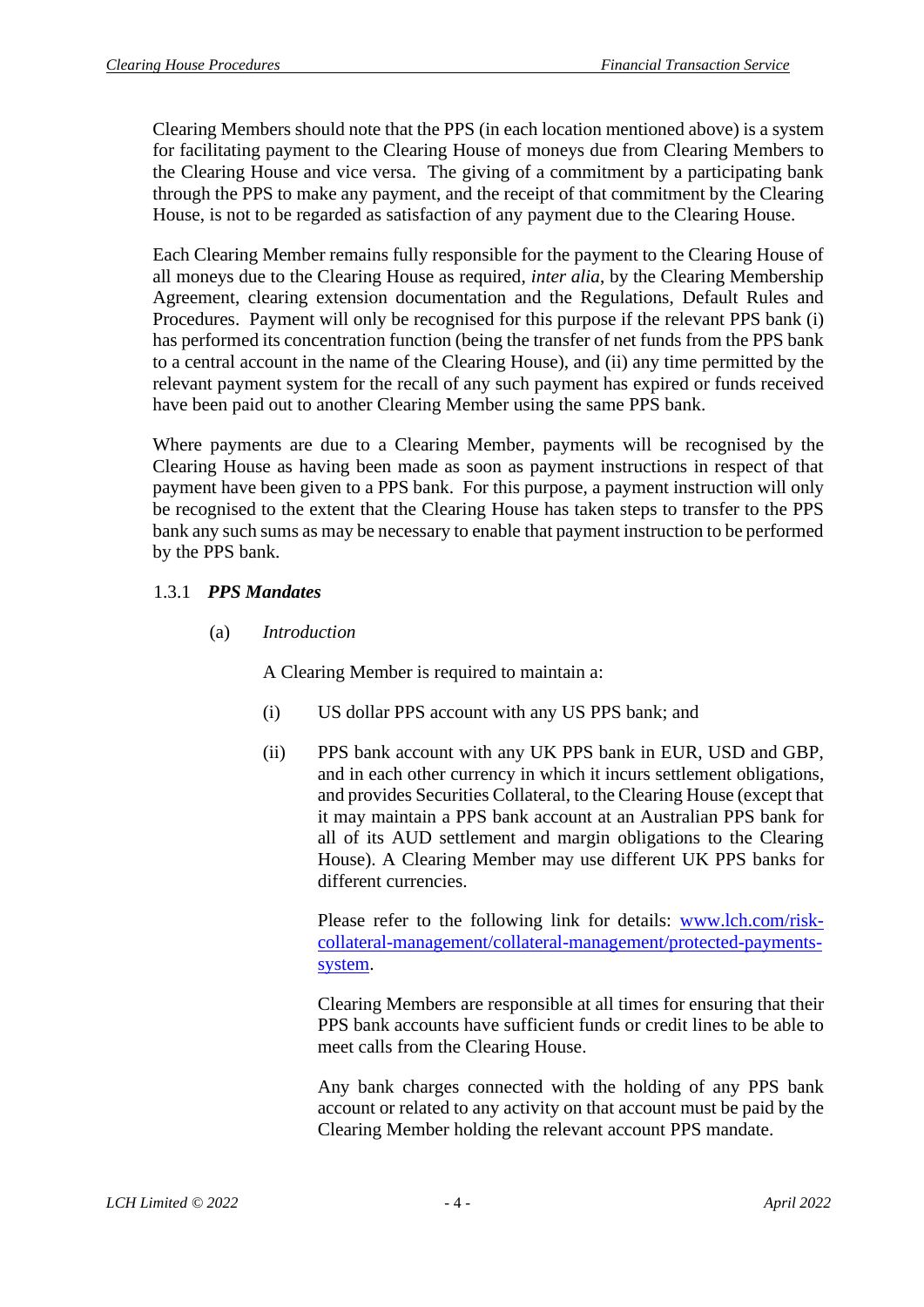Each Clearing Member is required to complete a standard form UK PPS Mandate, US PPS Mandate and, where applicable, Australian PPS Mandate (copies are available from collateral.operations@lch.com) for each bank branch at which they wish to operate an account before clearing can commence. The original of the mandate must be signed by a person with the appropriate authority within the Clearing Member institution and then forwarded to the relevant bank. A copy must also be forwarded at the same time to the Clearing House Onboarding Department.

## (b) *Currency Conversion*

The Clearing House supports cross currency Collateral, which allows the Clearing Member to elect to use Collateral denominated in one currency in respect of initial and contingent margin liabilities calculated in another currency. Clearing Members must nominate the currency in which they wish to cover margin liabilities by prior arrangement with LCH Limited Treasury Operations.

## (c) *Morning PPS Calls*

Clearing Members' liabilities are calculated overnight UK time. Should the relevant liability not be covered by acceptable forms of Collateral held by the Clearing House (see Section  $1.6$ ) any shortfall is called through either UK or Australian PPS with separate calls made for each currency. It is the responsibility of each Clearing Member to ensure that its PPS bank(s) meets all call instructions received from the Clearing House.

Confirmation of calls, as notified, must be received by the Clearing House from the relevant UK PPS bank(s) by 09:00 London time on the day on which the PPS call is made, or by 09:00 London time on the next day on which the Clearing House is open for business if the PPS call is made on a day on which the Clearing House is not open for business.

Confirmation of calls, as notified, must be received by the Clearing House from the relevant Australian PPS bank(s) within one hour of receipt of the PPS Call Instruction if the PPS Call Instruction is received on a day on which the Clearing House is open for business, or by 10:00 the next day on which LCH is open for business if the PPS Call Instruction is received on a day on which LCH is not open for business.

- (d) Failure of a bank to confirm a PPS call within the required deadline may result in the Clearing Member being declared in Default. Late confirmation of PPS calls are reported to the regulators of the Clearing House.
- (e) *Intra-day PPS Calls*

An intra-day margin call by the Clearing House is for same-day payments. GBP, EUR or USD can be used to cover margin obligations intra-day. Between 14:30 – 16:00 (London time), GBP and USD will be called through UK PPS.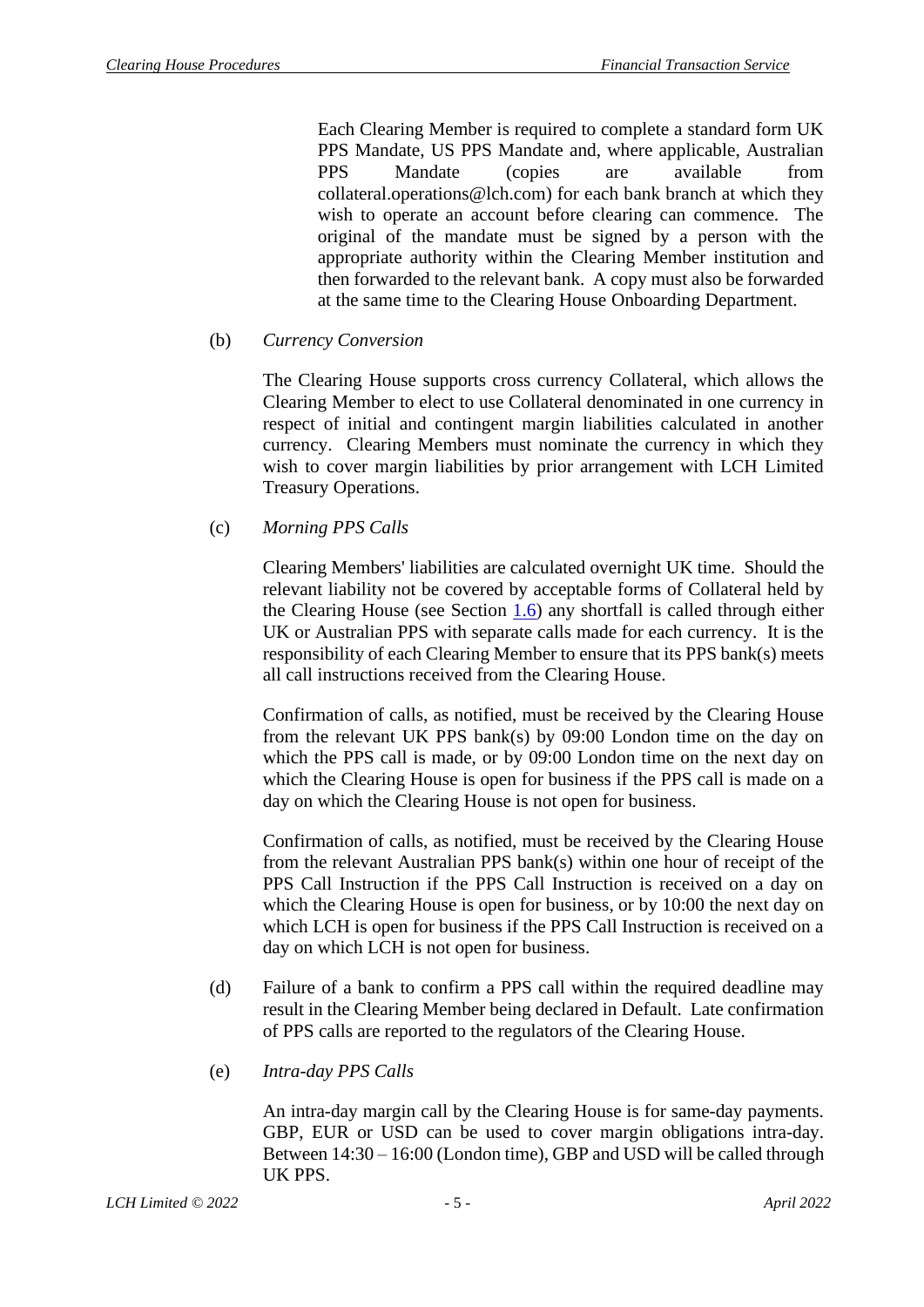Normally the Clearing House will call intra-day margin through UK PPS accounts. However, where the Clearing House wishes to make such an intra-day call after UK PPS closes (16:00 London time), such a call will be made upon the Clearing Member's nominated US PPS account.

Clearing Members must designate a currency ("**GBP**", "**EUR**" or "**USD**") that will be called by default during the hours of UK PPS for each mnemonic/sub-account. Clearing Members must request a change to the default currency no later than 09:30 London time in order for the change to be undertaken the following day. Members can submit a request to change their currency at the following link: [http://www.lch.com/risk-collateral](http://www.lch.com/risk-collateral-management/collateral-management/acceptable-collateral/preferred-currency)[management/collateral-management/acceptable-collateral/preferred](http://www.lch.com/risk-collateral-management/collateral-management/acceptable-collateral/preferred-currency)[currency.](http://www.lch.com/risk-collateral-management/collateral-management/acceptable-collateral/preferred-currency)

The Clearing House has the ability to call US dollars in respect of an intraday margin call up until 16:00 New York time (21:00 London time).

The Clearing House may not accept delivery of US dollar cash other than in satisfaction of an intra-day margin call after 14:00 hours New York time.

The Clearing House must receive confirmation of payment from the Clearing Member's nominated PPS bank(s) within one hour of receipt of the intra-day call by the relevant bank.

Failure of a bank to confirm a PPS call within one hour may result in the Clearing Member being declared in Default. Late confirmation of PPS calls are reported to the regulators of the Clearing House.

### (f) *Use of UK and US PPS*

Generally UK PPS will be used for Morning PPS Calls (including Contributions to the Default Fund), remitting surplus cash balances to a Clearing Member, and for intra-day margin calls up to 16:00 hours London time. However Clearing Members should be aware that the Clearing House reserves the right to direct a morning PPS call or intra-day margin calls before 16:00 hours London time to a Clearing Member's US PPS account in exceptional circumstances (an "**Exceptional PPS Call**"). The Clearing House will use all reasonable commercial endeavours to notify the Clearing Member in advance of issuing any such Exceptional PPS Call.

#### <span id="page-6-0"></span>(g) *Auto-Repay Service*

The Clearing House may, at its discretion, provide an auto-repay service to a Clearing Member ("**Auto-Repay Service**") by which a Clearing Member may, in respect of one or more accounts it notifies to the Clearing House (each, a "**Selected Account**") and one or more of the currencies it notifies to the Clearing House (each, a "**Selected Currency**"), request that the Clearing House automatically repay to the Clearing Member, at such time as determined by the Clearing House on each business day, any cash Collateral (other than Client Collateral) which is in a Selected Currency and which constitutes "excess collateral" (as defined in Section 1.1.2 of Section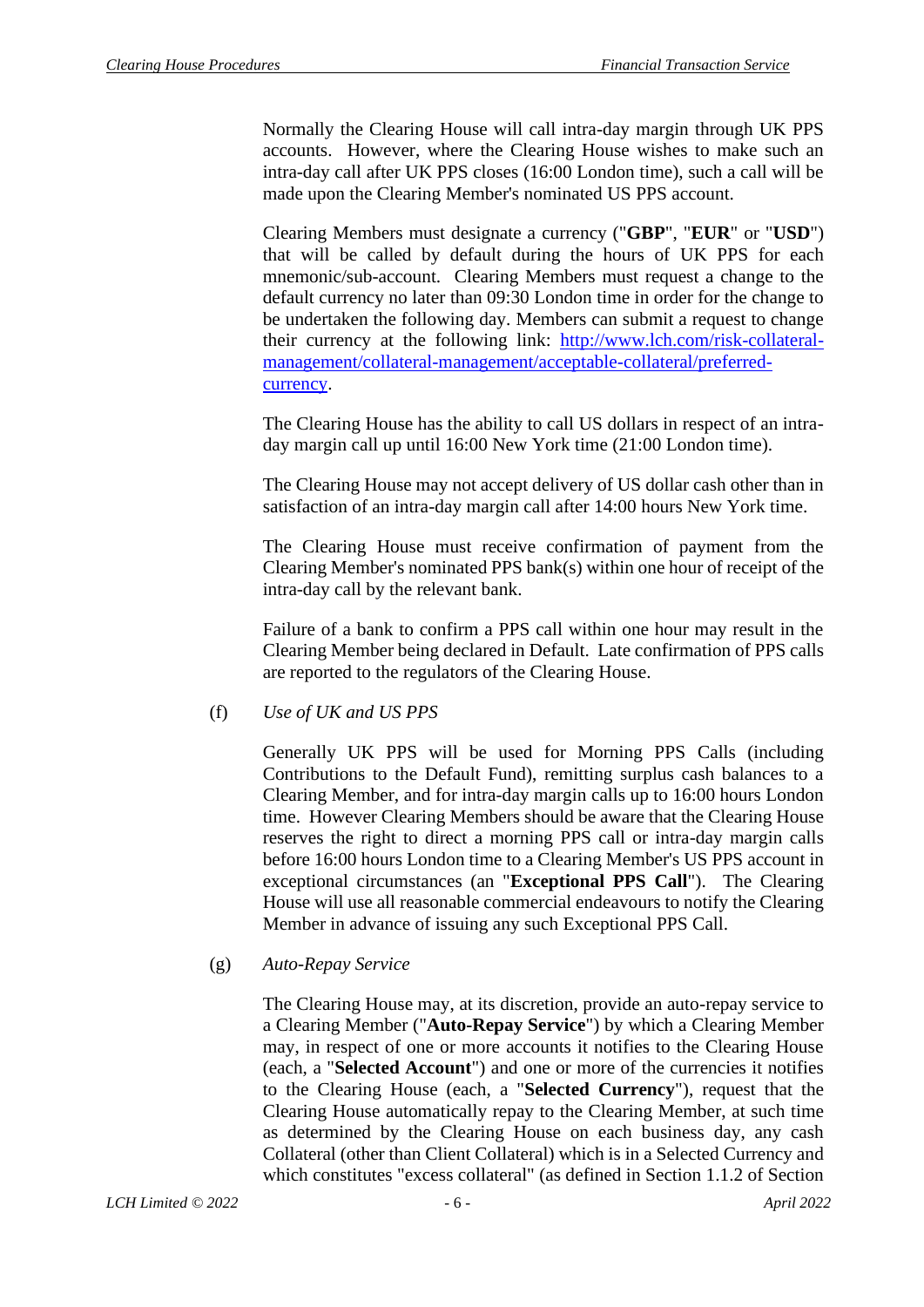4 of the Procedures (*Margin and Collateral*)) in respect of a Selected Account in accordance with, and subject to, Section 1.1.2 of Section 4 of the Procedures (*Margin and Collateral*) (each such request, a "**Request**").

A Clearing Member must contact Collateral Operations in order to make a Request (collateral.operations@lch.com or  $+44$  (0)20 7426 7505). A Clearing Member represents and warrants to the Clearing House, at the time at which it makes a Request, that the individual making such Request on its behalf is duly authorised to do so.

The Clearing House may, at its discretion, cease to provide the Auto-Repay Service in respect of:

a Clearing Member, in which case it will notify the affected Clearing Member accordingly; or

any Service or entirely, in which case it will notify the affected Clearing Members and each relevant Regulatory Body accordingly.

<span id="page-7-0"></span>(h) *Value Date*

PPS calls and payments are for same-day value for CAD, EUR, GBP, MXN and USD, and with value on the next day for all other currencies, subject to this paragraph [\(h\).](#page-7-0) Call instructions issued on a day when the Clearing House is not open for business (e.g. Saturdays) are for value the next day for CAD, EUR, GBP, MXN and USD, and for value two days after the given instruction for all other currencies. Payment instructions will not be issued on a day when the Clearing House is not open for business.

- (i) If, under paragraph [\(h\)](#page-7-0) above, a PPS call or payment in a particular currency would be due to be made for value on a day ("**Payment Date**") which is a holiday in respect of that currency, the value date for such PPS transaction will be the first day which is not a holiday in respect of that currency occurring after the Payment Date; and
- (ii) in respect of AUD, if the PPS call or payment is instructed on a day which is a holiday for AUD or on a day when the Clearing House is not open for business (e.g. Saturdays), the value date for such PPS call or payment will be the second day which is not a holiday in respect of AUD occurring after the Payment Date.

Example 1: 20 August is a currency holiday in the USA. The Clearing House is open. 21 August is not a currency holiday in the USA.

On 20 August, the Clearing House will issue USD instructions to PPS banks, and receive confirmation in response to the PPS calls on the same day; the value date for such calls will be 21 August.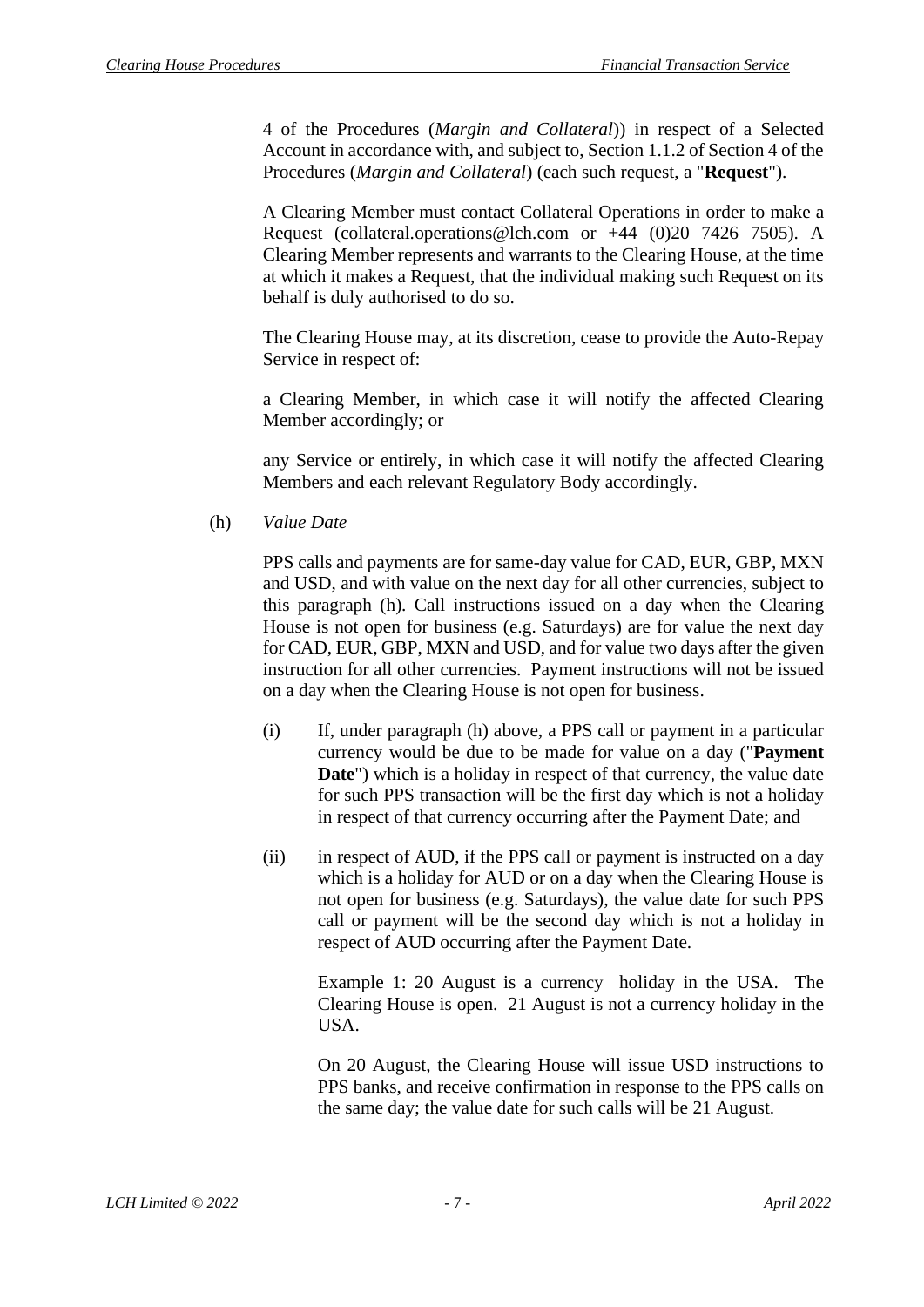Example 2: 20 August is a currency holiday in the UK. The Clearing House is open. 21 August is a currency holiday in Japan. 22 August is not a currency holiday in Japan.

On 20 August, the Clearing House will issue JPY instructions to PPS banks, and receive confirmations in response to the PPS calls on the same day; the value date for such calls will be 22 August.

Example 3: 16 January is a Saturday. The Clearing House is not open. 18 and 19 January are not currency holidays in Australia.

On Saturday 16 January, the Clearing House will issue AUD instructions to PPS banks, and receive confirmations in response to the PPS calls on Monday 18 January; the value date for such calls will be Tuesday 19 January.

Example 4: 23 January is a Saturday. The Clearing House is not open. 26 January is a currency holiday in Australia. 25 and 27 January are not currency holidays in Australia.

On Saturday 23 January, the Clearing House will issue AUD instructions to PPS banks, and receive confirmations in response to the PPS calls on Monday 25 January; the value date for such calls will be Wednesday 27 January.

In respect of currency holidays for EUR, GBP and USD ("**Major Currencies**"), Clearing Members are required to be able to meet PPS calls in all of the three Major Currencies and therefore must have an account with a PPS bank in London in each of EUR, GBP and USD. If a Clearing Member's preferred currency is available to be settled on a currency holiday, the Clearing House will call such preferred currency. In the event that such currency is not available to be settled on a particular day, the Clearing House will (i) firstly apply excess it may hold in respect of a Clearing Member and then (ii) issue calls in the following order:

- (i) on a USD holiday, the Clearing House will issue a call in EUR;
- (ii) on a GBP holiday, the Clearing House will issue a call in USD;
- (iii) on a EUR holiday, the Clearing House will issue a call in GBP;
- (iv) on a day which is both a USD holiday and a EUR holiday, the Clearing House will issue a call in GBP; and
- (v) on a day which is both a USD holiday and a GBP holiday, the Clearing House will issue a call in EUR.

The Clearing House will observe a Clearing Member's currency preferences on all days, other than currency holidays.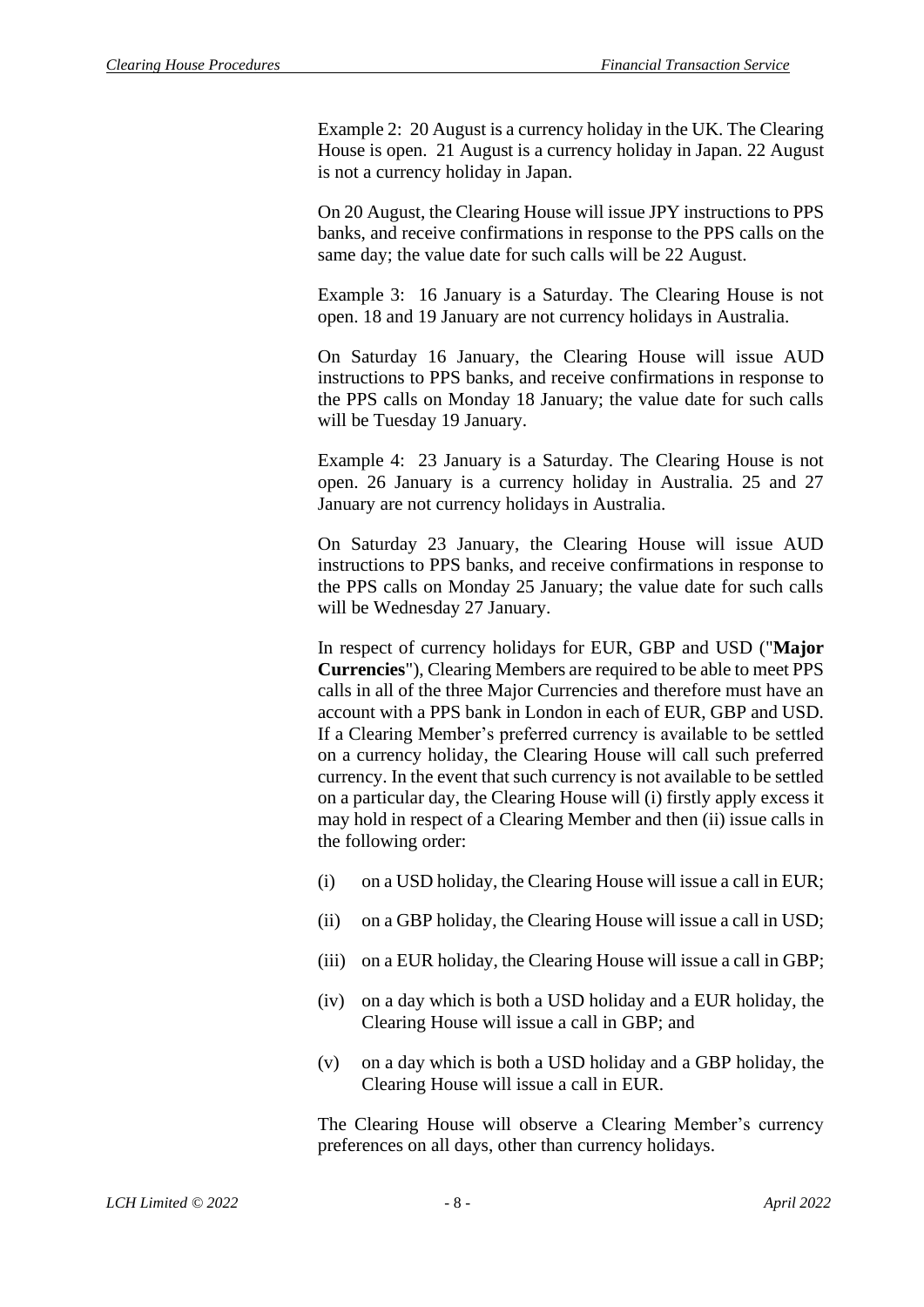Please refer to Clearing Member circulars for details of Clearing House opening days and currency holidays at the following link [www.lch.com/news-events/members-updates/general-information.](file://///filpr1/%23FILPR1/Legal/AAA%20New%20folder%20structure/Rulebook/Rulebook%20(LCH%20Limited)/Procedures%20Section%203/www.lch.com/news-events/members-updates/general-information)

### (i) *Contingency Payment Arrangements*

Clearing Members are required to have contingency payment arrangements in place to ensure that they can continue to meet their margin obligations in the event of failure of their nominated PPS bank(s). During the application process, the Clearing House will require the applicant to provide evidence of these arrangements and will test these prior to the applicant becoming a Clearing Member. The Clearing Member will be required to provide evidence of their contingency payment arrangements on an ongoing basis at the Clearing House's request.

## (j) *Recovery from Insolvent PPS Banks*

In the event that payment is not completed by the relevant PPS bank, due to insolvency rather than technical failure, and the affected Clearing Member(s) make alternative payments, the Clearing House, should it make a recovery from the estate of the PPS bank, will credit such recovery, net of cost, to the accounts of the affected Clearing Members in proportion to the amount of the original missed payment.

## <span id="page-9-0"></span>**1.4 New MAS Electronic Payment and Book-Entry System**

- 1.4.1 The Monetary Authority of Singapore ("MAS") operates a real-time gross settlement system ("RTGS") known as the New MAS Electronic Payment and Book-Entry System ("MEPS+"). The Clearing House maintains an account on MEPS+, exclusively for the purpose of facilitating the transfer of cash denominated in SGD to and from Clearing Members in respect of initial margin.
- 1.4.2 The Clearing House will accept delivery of SGD via MEPS+ only to meet initial margin requirements. Cash collateral denominated in SGD cannot be used to meet the requirements of on demand initial margin calls
- 1.4.3 Any payment by a Clearing Member denominated in SGD to satisfy variation margin requirements will be collected via PPS.
- 1.4.4 To transfer cash denominated in SGD to the Clearing House's account on MEPS+ on a certain business day, a Clearing Member or its agent must submit a valid and complete payment instruction on that business day. MAS will not action such instructions on a SGD holiday. If a payment instruction, which a Clearing Member or its agent submits to the Clearing House on a business day is not subsequently fulfilled by the Clearing Member, or if the Clearing Member inputs an incorrect CMS Reference (as defined in Section 1.3 of Section 4 of the Procedures (*Collateral*)*,* meaning that the Clearing House cannot action the payment instruction, the Clearing House will delete the instruction at 09:00 hours London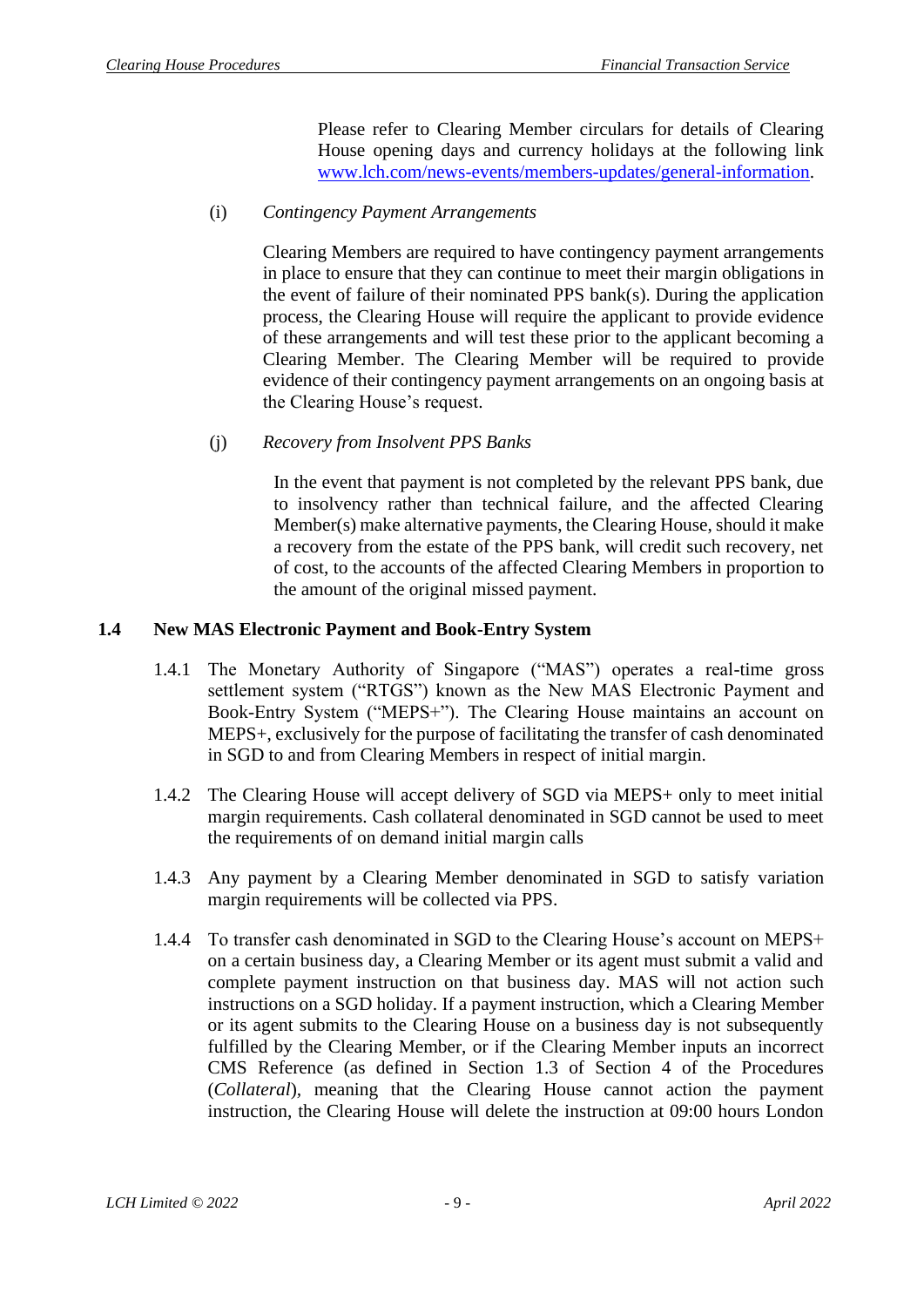time on that business day. The Clearing Member or its agent must then submit a valid and complete instruction on the next business day.

- 1.4.5 The CMS process by which Clearing Members may transfer cash denominated in SGD to the Clearing House is described in Section 1.3 of Section 4 of the Procedures (*Collateral*). In accordance with, and subject to, that process, the amount of the Clearing Member's payment will appear as Collateral against that Clearing Member's account and may be used to satisfy the Clearing Member's initial margin liabilities.
- 1.4.6 If a Clearing Member instructs a payment to the Clearing House's account on MEPS+ on a certain business day, the value date for that payment will be that business day. The Clearing House will process only same day value instructions and will not process forward-dated instructions.
- 1.4.7 PPS calls and payments in respect of SGD to satisfy variation margin requirements are for value on the next business day.
- 1.4.8 The Auto-Repay Service described in Section  $1.3.1(g)$  of these Procedures is not available in respect of MEPS+.
- 1.4.9 Clearing Members intending to use this service to transfer cash denominated in SGD to the Clearing House to satisfy initial margin requirements must notify the Clearing House in advance. Further details (including information about deposit and withdrawal deadlines) are available on the Clearing House's website at the following link:

https://www.lch.com/collateral-management/ltd-collateral-management/ltdacceptable-collateral/ltd-acceptable-cash

# <span id="page-10-0"></span>**1.5 Acceptable Forms of Collateral**

The Clearing House accepts certain types of Collateral as determined by the Clearing House from time to time. Please refer to the following link for further details [www.lch.com/risk-collateral-management/collateral-management/acceptable-collateral.](http://www.lch.com/risk-collateral-management/collateral-management/acceptable-collateral)

**The Clearing House may vary, at its discretion, the standard requirements and valuation procedures set out in this Section 1.5, either generally or in a particular case, without giving prior written notice to Clearing Members. Further, the Clearing House may vary the types of Collateral acceptable to it.**

### 1.5.1 *Cash*

In order not to fall within the scope of deposit-taking regulations applying to banks and similar institutions, the Clearing House can accept cash from Clearing Members only in relation to current or anticipated obligations.

Cash used as Collateral need not be provided in the same currency as that of the liability. In such cases, currencies will be notionally converted with reference to quoted exchange rates determined at approximately 16:45 London time the previous business day.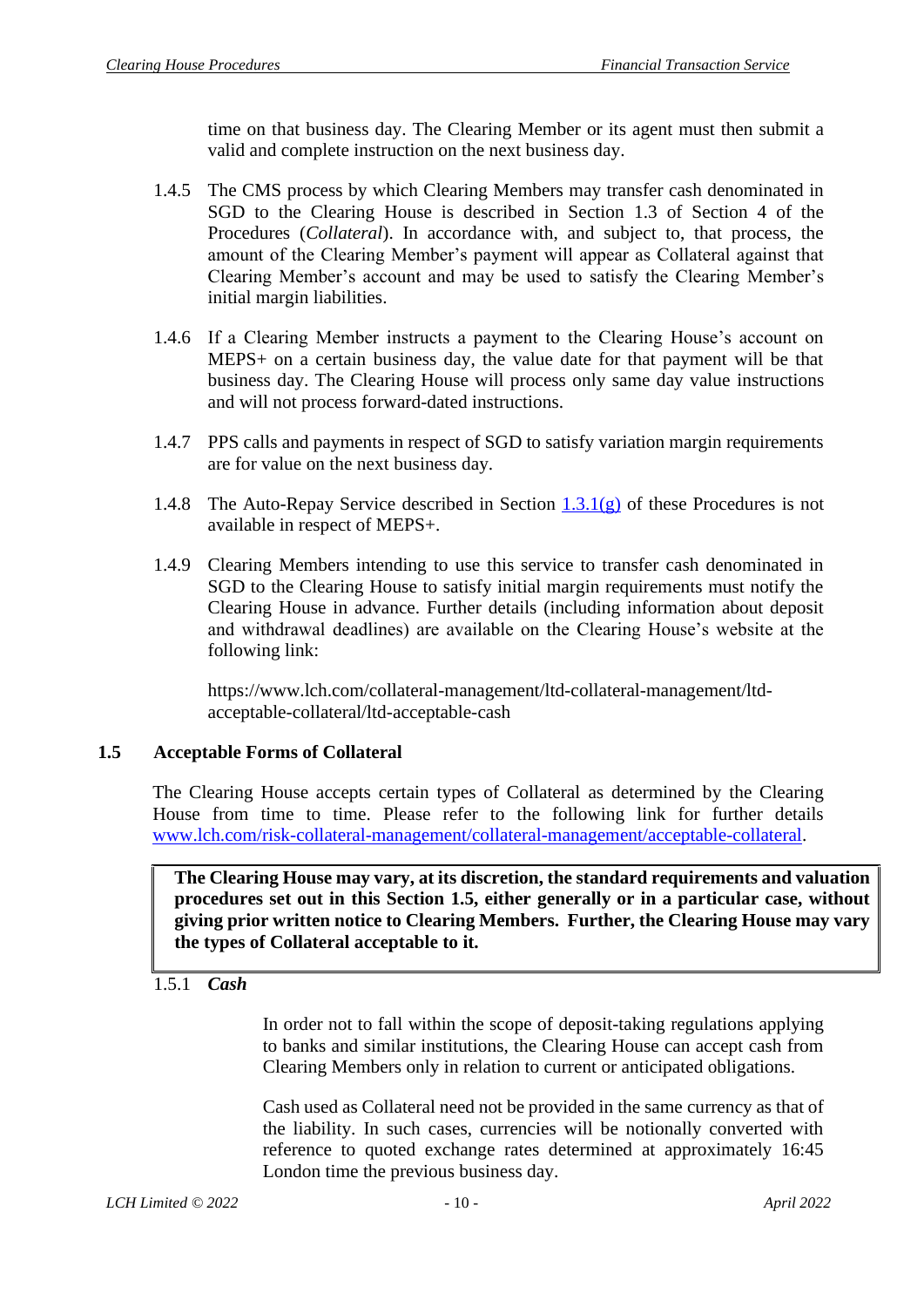Clearing Members must give the Clearing House's Treasury Operations no less than two business days' notice of their intention to substitute existing cash Collateral with non-cash Collateral or cash Collateral in a different currency where the amount of cash is GBP 50 million or greater. Where a Clearing Member fails to give such notice, the Clearing House may decline to transfer or release the cash Collateral to be withdrawn until the end of the required notice period.

## 1.5.2 *Securities*

Please refer to the following pages on our website for notes on Collateral acceptable to the Clearing House:

[http://www.lch.com/risk\\_management/ltd/acceptable\\_collateral.asp](http://www.lch.com/risk_management/ltd/acceptable_collateral.asp)

## 1.5.3 *Value Notification*

Clearing Members may obtain details on the value ascribed to Collateral recorded to their account viathe relevant reports available on the Clearing House website portal:

- (a) *the CMS; and/or*
- (b) *SWIFT message sent from the Clearing House to the relevant Clearing Member.*

Please refer to the following pages on our secure website for haircuts on Collateral:

[www.lch.com/risk-collateral-management/ltd-collateral-management/ltd](www.lch.com/risk-collateral-management/ltd-collateral-management/ltd-acceptable-collateral/ltd-acceptable)[acceptable-collateral/ltd-acceptable](www.lch.com/risk-collateral-management/ltd-collateral-management/ltd-acceptable-collateral/ltd-acceptable)

# 1.5.4 *Use of Credits as Collateral*

The following credit amounts are not paid in cash, but may (subject to the restrictions described below) be offset against certain specific margin obligations, with the result that the relevant Clearing Member will need to provide less Collateral in respect of those margin obligations:

- (a) *EquityClear credit contingent margin may be used to offset EquityClear debit contingent variation margin and initial margin across currencies; and*
- (b) *Rates Exchange credit contingent variation margin may be used to offset Rates Exchange debit contingent variation margin and initial margin across currencies.*

## <span id="page-11-0"></span>**1.6 Distribution of Collateral**

**The following Procedures are not in any way intended to restrict, vary or alter the Clearing House's rights to apply any Collateral held by it**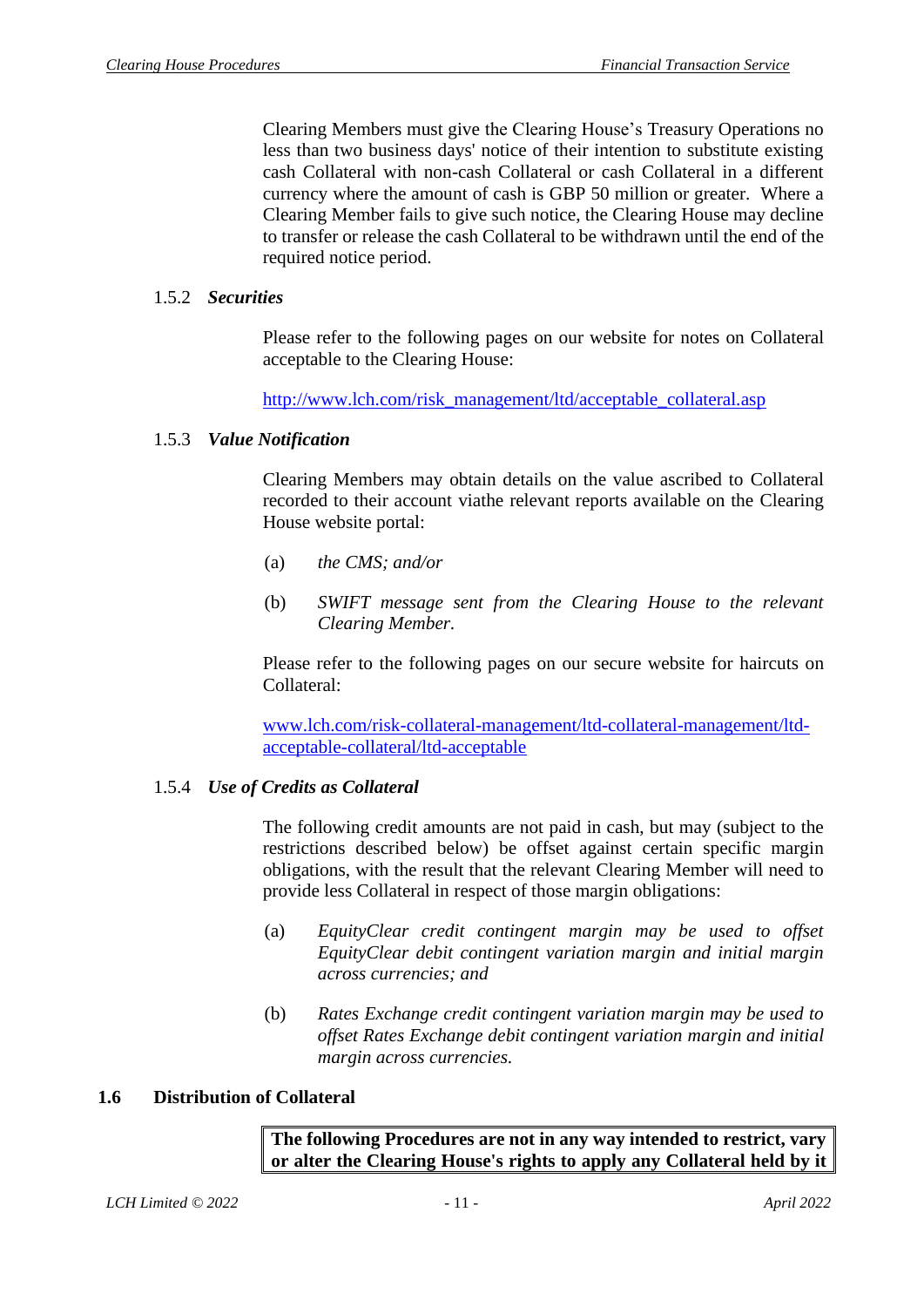**to meet the Clearing Member's liabilities and obligations to the Clearing House.**

# 1.6.1 *Collateral Application*

The Clearing House will apply Collateral (in turn) to each liability in relation to the Collateral utilisation fees charged in respect of each collateral group categorisation by the Clearing House, as published from time to time at the following link [www.lch.com/risk-collateral-management/ltd-collateral](www.lch.com/risk-collateral-management/ltd-collateral-management/ltd-fees-collateral)[management/ltd-fees-collateral,](www.lch.com/risk-collateral-management/ltd-collateral-management/ltd-fees-collateral) such that the least expensive collateral group will be applied first and thereafter each collateral group will be applied in ascending order of fees. In the event that the amount charged is the same for more than one collateral group, they will be applied in alphabetical order by Collateral group.

## 1.6.2 *Cash Currency Preference*

Clearing Members may nominate the sequence of cash Collateral distribution.

In the absence of a nominated sequence of currency preferences, a Clearing Member's liabilities will be covered by cash in the same currency as the liability. This means that a GBP liability will be covered in GBP cash, a EUR liability will be covered in EUR cash and so forth. Any further liabilities in the relevant currency will be covered by cash called via PPS.

Clearing Members may define their own sequence of cash Collateral utilisation for each mnemonic and each account type (i.e. House or Client). The sequence does not have to be on a like for like basis and a Clearing Member may choose any eligible currency to cover its liability (for example, a GBP liability can be covered in EUR cash).

Any changes to a Clearing Member's nominated currency sequence, or a request relating to excess cash currency balances in a particular currency, should be notified to the Clearing House by providing a minimum of two business days' notice.

### 1.6.3 *Proprietary Account – SwapClear*

The Clearing House will, in general, apply available Standard Collateral (in the order specified in Sections 1.6.1 and 1.6.2) to satisfy the liabilities of a SwapClear Clearing Member in respect of its Proprietary Account, before it applies available Overnight Funding Collateral (in the order specified in Sections 1.6.1 and 1.6.2) to such liabilities, but may, at its sole discretion, determine to apply some or all available Overnight Funding Collateral before applicable Standard Collateral to any such liabilities.

### 1.6.4 *Record of Collateral Provided*

Charges and interest shall be calculated in accordance with the information published on the website of the Clearing House.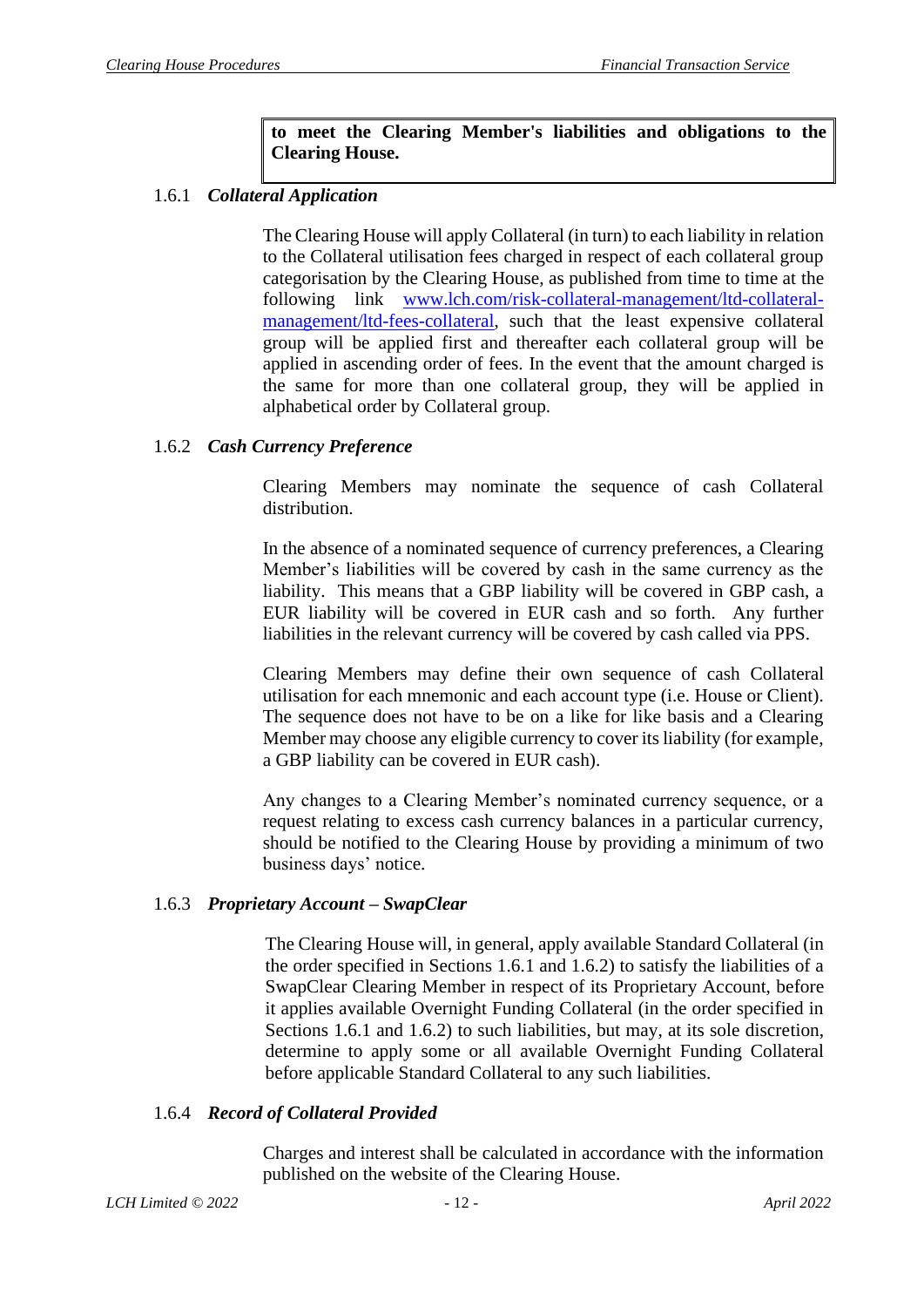### 1.6.5 *Use of Collateral in the Event of a Default*

The order of priority (in which cash and non-cash Collateral are applied to cover Clearing Members' liabilities), set out elsewhere in this Section 1.6, does not necessarily reflect the order of priority of realisation or application of Collateral which the Clearing House may follow in the case of Default by a Clearing Member. Post-Default the Clearing House is entitled to realise and/or apply Collateral in whatever order it deems appropriate.

### <span id="page-13-0"></span>**1.7 Interest on Cash Balances and Accommodation Charges**

### 1.7.1 *Interest Rates*

The Clearing House applies interest to Clearing Member's cleared cash balances as published on the Clearing House's website. This provision 1.6.1 does not deal with Price Alignment Interest, which is covered by the applicable provisions of Section 2C of the Procedures (*SwapClear Clearing Service*) or Section 2I of the Procedures (*ForexClear Clearing Service*) (as applicable).

### 1.7.2 *Payment of Interest and Charges*

Interest and accommodation charges are charged monthly, from the last day of the previous month to the penultimate day of the current month. Interest and accommodation charges are calculated on a daily basis and the resultant monthly total is posted to the relevant collateral account(s) of the Clearing Member for value on the third business day following the penultimate day of the month. A VAT invoice is also issued on the third business day of each month detailing the interest and accommodation charges applicable for the previous month. Separate invoices are issued for each currency which can be found on the Member Reporting Website. Accommodation charges are published on the Clearing House's website.

VAT is charged, dependent on contract and accommodation charges, at current rates. On foreign currency amounts VAT is charged in sterling on the converted value of any relevant charges. The sterling collateral account shows separate postings for sterling VAT amounts arising from foreign currency charges.

The net invoice value for each currency is posted to the relevant collateral account for value on the second working day for the relevant currency of the month succeeding the month in which the charges arose.

The invoice provides detail in respect of:

- (a) interest due to be credited or debited; and
- (b) accommodation charges.

VAT on accommodation charges is subject to the standard rate; some markets may be excluded.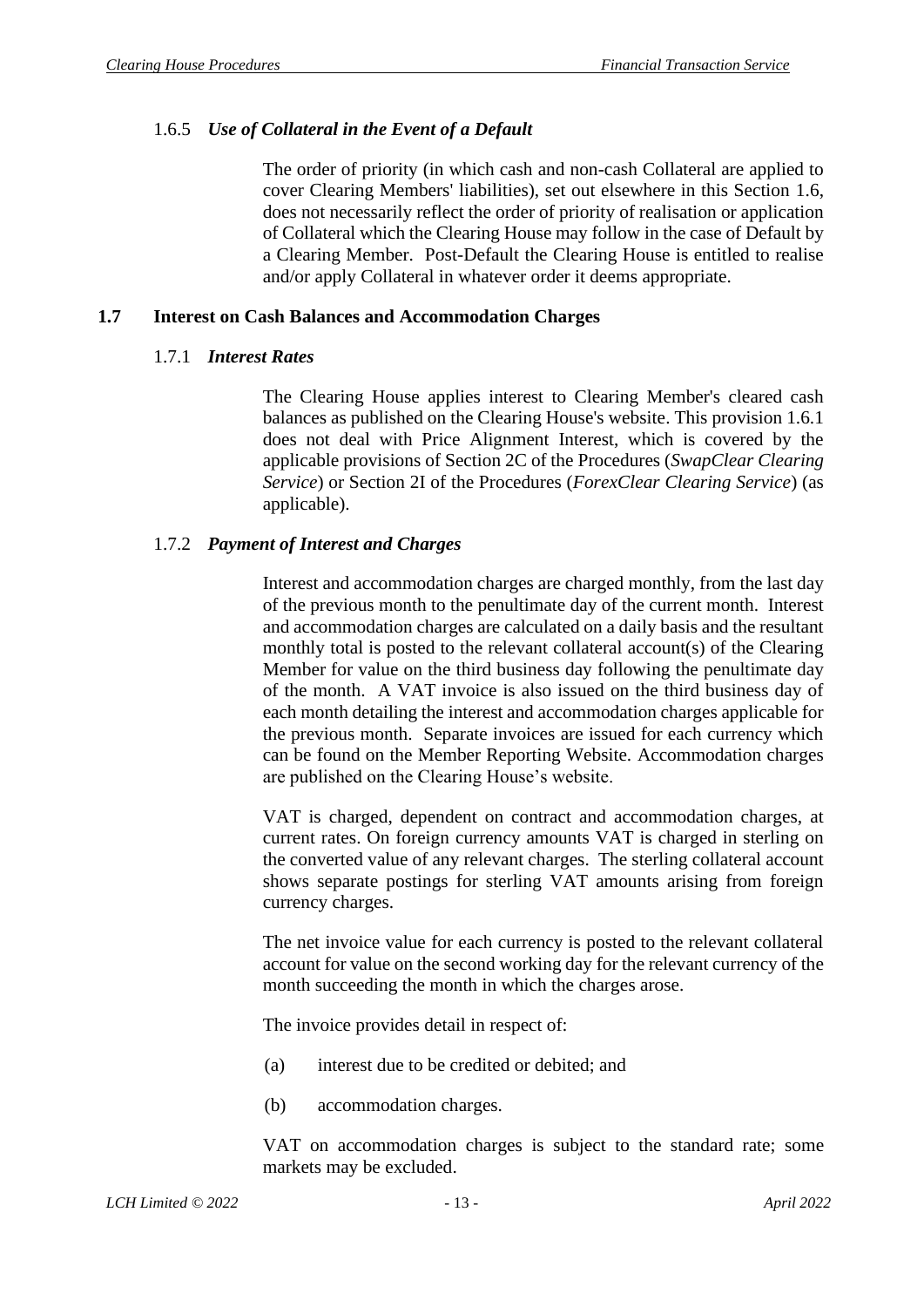### 1.7.3 *Cash Balance Interest Rate*

The Clearing House applies interest to a Clearing Member's cleared cash balances. The following rates are applied:

(a) LDR – London Deposit Rate – the rate at which the Clearing House may pay or charge interest on credit cash balances (excluding Contributions). The LDR calculation methodology utilises published market rates minus a spread. The current spread rates are published on the Clearing House's website at the following link:

[https://www.lch.com/collateral-management/ltd-collateral](https://www.lch.com/collateral-management/ltd-collateral-management/ltd-fees-collateral)[management/ltd-fees-collateral;](https://www.lch.com/collateral-management/ltd-collateral-management/ltd-fees-collateral) and

(b) CDR – Client Deposit Rate – the rate at which the Clearing House may pay or charge interest on credit cash balances on Client Accounts. The CDR calculation methodology utilises published market rates minus a spread. The current spread rates are published on the Clearing House's website at the following link:

[https://www.lch.com/collateral-management/ltd-collateral](https://www.lch.com/collateral-management/ltd-collateral-management/ltd-fees-collateral)[management/ltd-fees-collateral.](https://www.lch.com/collateral-management/ltd-collateral-management/ltd-fees-collateral)

Where the Clearing House provides Clearing Members with at least three days' written notice (which may be way of member circular), the Clearing House may increase or decrease the LDR by up to 10bps. The foregoing shall not apply in the event of extreme market conditions, during which the Clearing House may freely and without notice increase or decrease the LDR for up to five consecutive Business Days.

Where the Clearing House provides Clearing Members with two weeks' written notice (which may be way of member circular), the Clearing House may increase or decrease the CDR. In the event of extreme market conditions, the Clearing House may freely and without notice increase or decrease the CDR for up to five consecutive Business Days.

#### <span id="page-14-0"></span>**1.8 Fees**

Details of fees and refunds pending are collated during the month.

An invoice or credit note is produced detailing the fees to be posted to collateral accounts.

The invoice/credit note displays the type of fee, contract, future or option type, currency, fee rate, volume, fee amount, VAT amount, sub totals for each fee class and the overall total posted to a collateral account.

Monthly postings are processed via the relevant collateral account at the beginning of the following month, on the third working day for the relevant currency. Other postings, such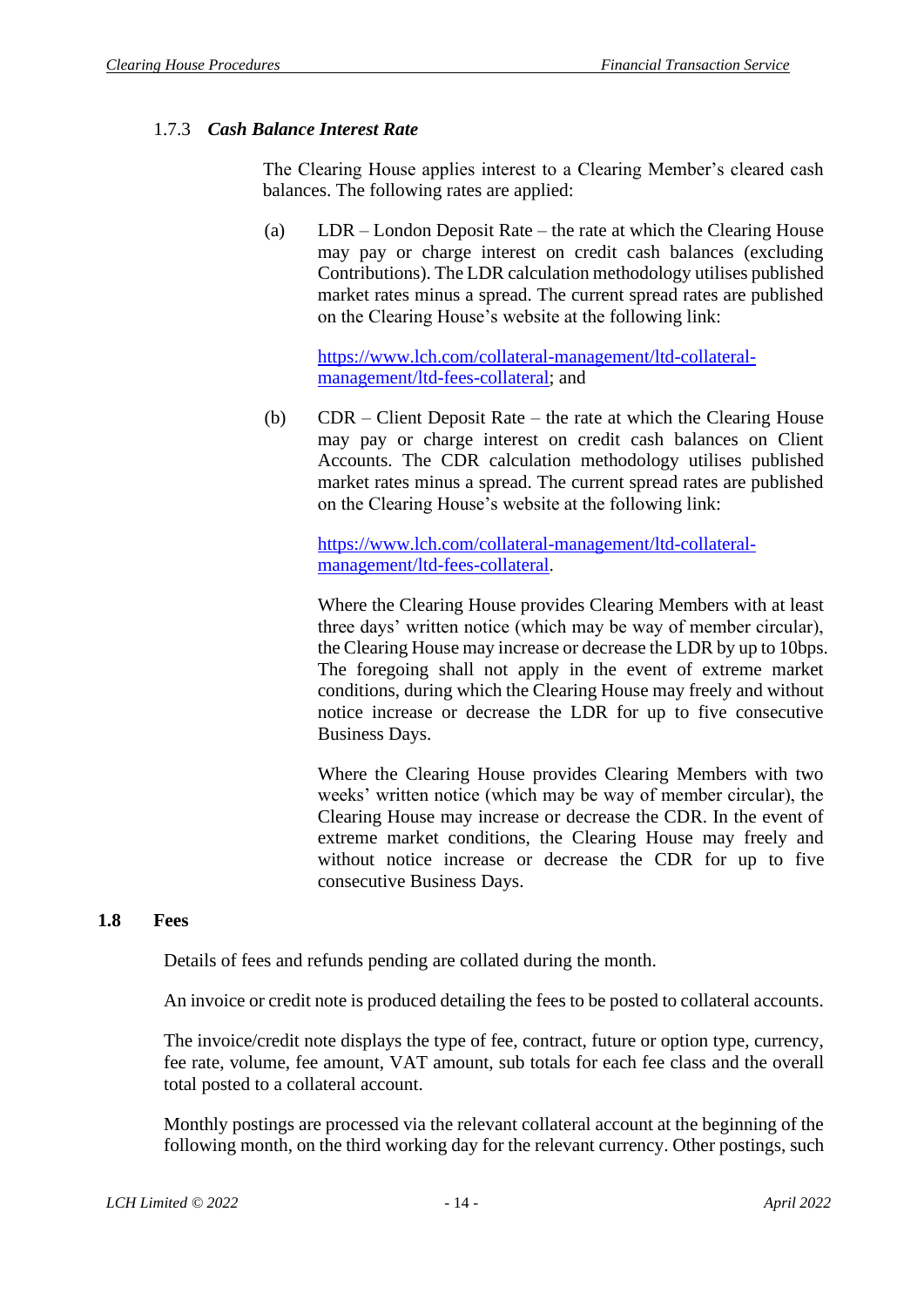as various Market Maker Scheme rebates, are processed by the Clearing House following receipt of data from the relevant Exchange.

### <span id="page-15-0"></span>**1.9 VAT Status**

By default a Member will be charged VAT for transactions on applicable markets. If the Member's registered address is outside of the UK, or if the Member is acting out of their non-UK operations, they will be required to provide a written declaration that their place of operations is also outside the UK for VAT purposes.

If a Member extends to a VAT applicable market the Member will be requested to provide written confirmation that the operations address is the same as that stated on their application form. If the address is different, and is outside the UK, the Member will also be asked to confirm this in writing so they will not be charged VAT on transactions on that market.

### <span id="page-15-1"></span>**1.10 Participation Monies**

### 1.10.1 *Share Subscriptions*

Clearing Member share subscriptions will be called via PPS on a date advised by the Clearing House. They will be called from Clearing Members' house PPS account and subscriptions will be debited from the House Collateral Account.

### 1.10.2 *Default Fund Contributions: Equities and Listed Interest Rates*

This Section 1.10.2 applies to Commodities Contributions, Equities Contributions and Listed Interest Rate Contributions ("**Relevant Contributions**").

Relevant Contributions will be called via PPS on the fourth UK working day of each month or more frequently pursuant to a determination of the Relevant Contribution under the applicable Supplement (each a "**Reset Day**"). Relevant Contribution requirements will be notified to Clearing Members at least two UK working days prior to each Reset Day on the report available on the Member website named "Member Default Fund" (REP000032).

Clearing Members will be repaid via PPS any excess Relevant Contribution amounts on the Reset Day immediately following the determination of the Relevant Contribution.

The Clearing House will, from time to time, notify Clearing Members of the rate of interest that will apply to a Relevant Contribution. Interest on Relevant Contributions will be paid to Clearing Members' PPS accounts on the first working day after the Reset Day following the end of the relevant "interest accrual period". Interest is calculated in respect of each "interest accrual period", which commences on (and includes) a Reset Day and ends on (and includes) the calendar day immediately before the next Reset Day. Notwithstanding the preceding paragraphs, if the rate of interest payable on